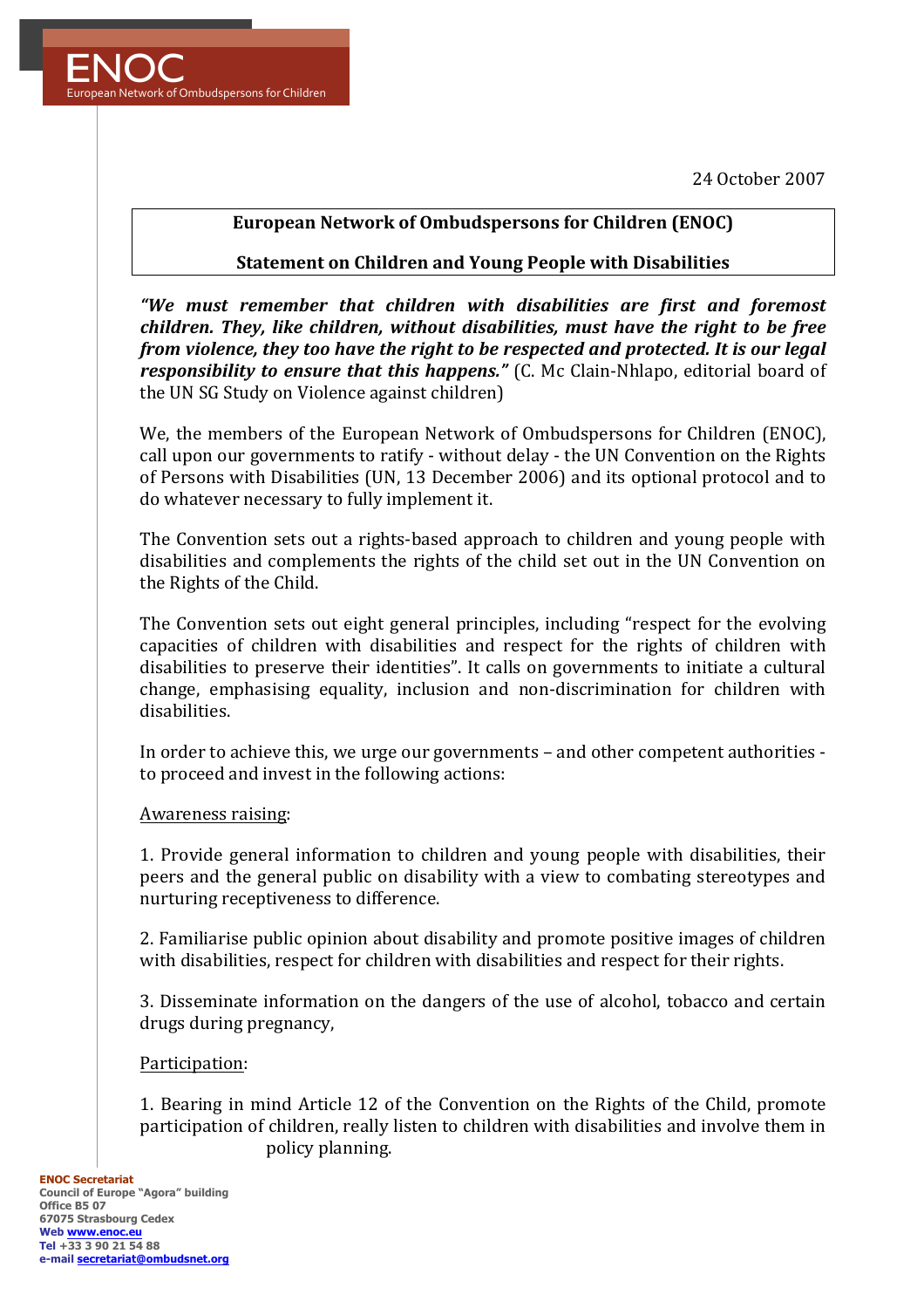2. Recognise that children with disabilities are experts on their own living conditions; therefore structures must be set up to enable and encourage children and voung people to share their experiences in a positive way and to fully participate in decisions about them as individuals and in policy and public life.

3. Facilitate full access for children and voung people with disabilities to all cultural, leisure and sport activities, including disability-specific activities, and facilitate the exercise of choice by children and young people with regard to involvement in activities.

## Inclusion:

1. Take all necessary measures to fully include children with disabilities in all aspects of life on an equal basis with other children so as to ensure the full realisation of their human rights and fundamental freedoms.

2. Invest, more specifically, in the promotion and the implementation of inclusive education and undertake measures to ensure an inclusive education system on all levels. Such investment must not be constrained on resource grounds. Evaluation systems that take into account diverse capacities should be developed and implemented.

### Peer support:

1. Take measures within educational and leisure settings to meet the needs of children with disabilities to associate with children in similar life settings.

Care in residential or disability-specific centres and other settings:

1. Use care in residential or disability-specific centres only in the best interests of the child and never just because of a disability or financial considerations.

2. Invest in and guarantee the allocation of adequate numbers of staff with sufficient and continuous training within residential or disability-specific centres.

3. Treatment within residential or disability-specific centres must be compliant with human rights standards and kept under constant review, including periodic review of individual placements and treatment. 4. Adequate supports should be put in place to prepare older children and young people for transition to adult life and adult service provision.

# Support for families and siblings:

1. Make available and facilitate access to respite periods for families of children with disabilities. 

2. Make available specific, additional support including self-help and peer support groups to siblings of children with disabilities.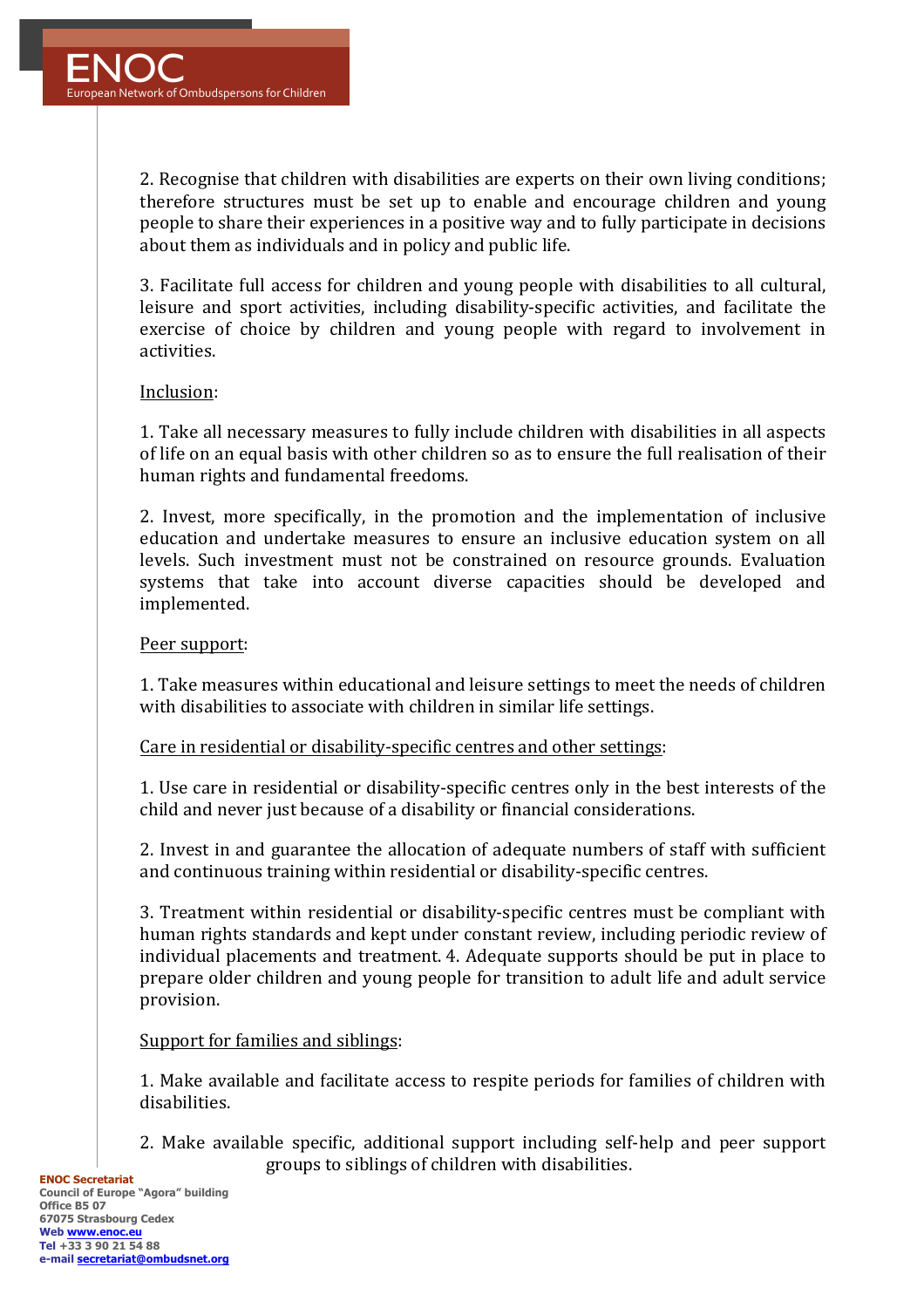

### Abuse and violence:

1. Recognising the fact that children with disabilities, especially girls, are even more vulnerable to abuse and provide sufficient measures to prevent abuse, including initiatives to support positive parenting. 2. Allocate additional funding for the treatment of victims of abuse and violence

#### Accessibility:

1. Actively promote full access to all aspects of life through inclusive participation in social life and the promotion of universal design in all public settings by all means including through legislation. 2. Ensure access for children with disabilities to: all public areas including schools, colleges, shopping areas; public transport; and play and leisure facilities.

#### Health:

1. Provide children with disabilities with the best possible health care, including early identification and intervention, as well as any adjusted aid and assistance needed for their specific disability.

2. Clearly prohibit forced sterilisation of and forced use of contraception by children with disabilities.

#### Strategic instruments:

1. Fully implement the Convention on the Rights of Persons with Disabilities and meet the obligations set out in Article 33 to establish focal points within Government, a coordination mechanism regarding implementation of the Convention and (Paris Principles compliant) independent mechanisms to monitor implementation of the Convention. 

2. Complaints mechanisms, where not already in existence, should be established and access to independent advocates facilitated. Information campaigns to raise awareness of their existence and enhance their accessibility for children with disabilities are needed.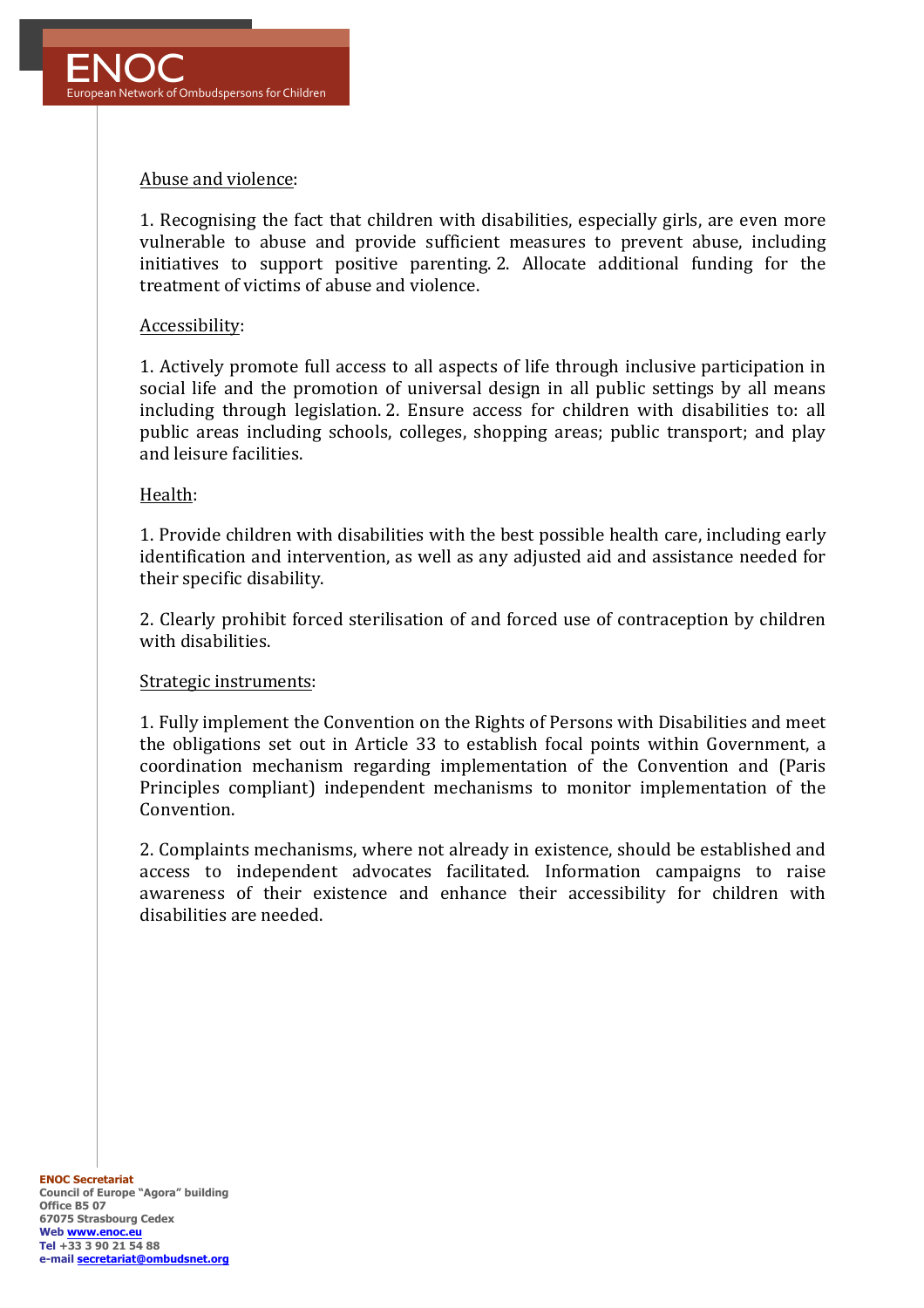

## **Appendix 1: resources**

**Salamanca Declaration and Framework of Action: Final Declaration of the UNESCO** Conference organised in collaboration with the Spanish Ministry of Education in Salamanca, 7-10 June 1994; updates on the website: (English/Trench) http://portal.unesco.org/education/en/ev.php-URL\_ID=7560&URL\_DO=DO\_TOPIC...

The Standard Rules on the Equalisation of Opportunities for Persons with **Disabilities** (French, English, Russian etc); Resolution of the General Assembly 20 December 1993 www.un.org/esa/socdev/enable/dissre00.htm

The Innocenti Digest on 'Promoting the Rights of Children with Disabilities' http://www.unicef-irc.org/publications/pdf/digest13-disability.pdf

Athens Youth Declaration; Ministry of National Education and Religious Affairs of the Hellenic Republic, Athens, 17 May 2003

**Inclusive Education in Europe**: Website as a result of University collaboration under Erasmus programme (actually Socrates): www.uva.es/inclusion/index.htm

**Integration in Europe: Provision for Pupils with Special Educational Needs.** Trends in 14 European Countries: http://europeanagency.org/publications/agency\_publications/integration/main.htm

**No** one is to suffer disadvantages by being disabled; document issued by the German National Coalition, October 2000 (German/English)

The Convention on the Rights of Persons with Disabilities and its Optional **Protocol** http://www.un.org/esa/socdev/enable/conventioninfo.htm

**Council of Europe Disability Action Plan** to promote the rights and full participation of people with disabilities in society: improving the quality of life of people with disabilities in Europe 2006-2015 http://www.coe.int/t/e/social\_cohesion/soc%2Dsp/integration/02\_council\_of\_europ e\_disabilit v\_action\_plan/Council\_of\_Europe\_Disability\_Action\_Plan.asp#TopOfPage

#### **Madrid Declaration about Discrimination**

http://www.disabilityworld.org/09-10\_02/news/madrid.shtml

#### **Appendix 2: Organisations**

United Nations Enable http://www.un.org/disabilities/

Inclusion International: www.inclusion-international.org

European Disability Forum www.edf-feph.org/